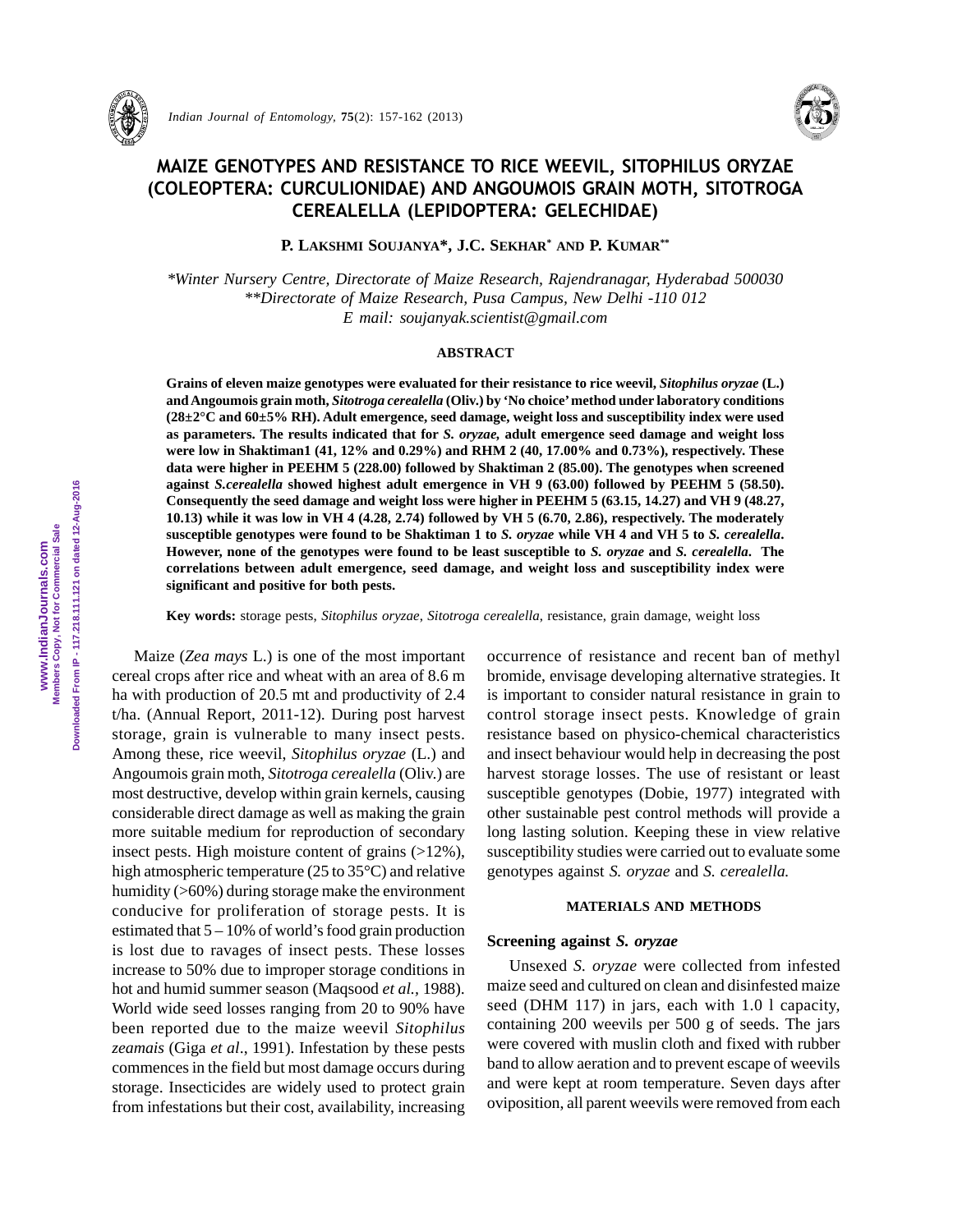jar and were placed on another set of seeds kept at the same conditions. This was repeated until sufficient numbers of laboratory reared weevils of known age were available. Freshly harvested seeds of procurred genotypes were, cleaned and disinfested keeping them in a deep freezer for two weeks prior to starting the experiments. The seeds were then kept for two weeks at the experimental conditions for acclimatization. The moisture content of the seeds was 12 - 13% as determined by U.S. Farmex moisture meter.

 A total of eleven maize hybrids were screened by no choice test method, thirty newly emerged unsexed adult weevils were introduced to the jars to infest the 100 g seeds and kept for seven days for oviposition (Dobie, 1977; Derera *et al.,* 2001). The treatments were arranged in a completely randomized block design with three replications. After removing all the insects, the seeds were kept under the same experimental conditions to assess the adult emergence daily. Emerging progeny was removed and counted per jar on each day. These observations continued for 56 days until all progeny was expected to have emerged.

Sixty-three days after introduction of the weevils, 100 seeds were randomly taken from each jar. The number of seed damaged (holed seed) was assessed and expressed as %. Seed weight loss was determined using the count and weight method of Gwinner *et al.* (1996): Weight loss  $(\%) = (Wu \times Nd) - (Wd \times Nu) \times$ 100 / Wu x (Nd + Nu); Where Wu = Weight of undamaged seed; Nu = Number of undamaged seed,  $Wd = Weight of damaged seed; and Nd = Number of$ damaged seed.

The median development period was calculated as the time (days) from the middle of the oviposition period to the emergence of 50% of the progeny (Dobie, 1977). The index of susceptibility was calculated using the method of Dobie (1974) as follows:

Index of susceptibility  $= 100 \times$  [loge (total number of F1 progeny emerged) / (median development time)]. The susceptibility index, ranging from 0 to 11, was used to classify the maize varieties; where;  $0 - 3 =$  least susceptible,  $4 - 7 =$  moderately susceptible,  $8 - 10 =$ susceptible and  $>11$  = highly susceptible.

### **Screening against** *S. cerealella*

Samples of seeds were conditioned for two weeks before experimentation. Freshly laid eggs of S. *cerealella* were obtained from the laboratory culture of *S. cerealella* maintained on a maize hybrid (DHM

117) at  $28 \pm 2^{\circ}$ C and  $65 \pm 5\%$  R.H. The eggs were counted with the help of a stereoscopic microscope and papers carrying 50 eggs each were placed in each 50 g sample of seeds placed in glass jars covered at the top with a muslin cloth. The experiment was designed in three replications with a control allotted to each variety. All the samples placed with eggs were maintained at 28±2°C and 65±5% R.H. The data on adult emergence, grain damage and weight loss were determined. Per cent damage and weight loss were calculated by using the formulae:

- % Damage= weight of control sample- weight of sound grain sample / weight of control sample x 100
- % Grain weight loss = weight of control sample- weight of (sound  $+$  damaged) grain /Weight of control sample x 100

The data recorded were transformed before subjected to analysis of variance and significant means were compared using Duncan's multiple range test at 5% level of significance.

### **RESULTS AND DISCUSSION**

The results revealed that Shaktiman1 (12.00) recorded lowest damage due to *S.oryzae* followed by RHM 2 (17.00) and PEEHM 2 (17.50) while it was highest in PEEHM 5 (48.50) followed by RHM 1 (33.50) and VH 9 (33.00) (Table 1). The percent weight loss was significantly lower in Shaktiman1 (0.29) followed by RHM  $2(0.73)$  and VH  $4(0.90)$  while it was significantly higher in PEEHM 5 (2.76), RHM 1 (2.70) and VH 9 (2.54). Similarly the mean F1 progeny ranked from 10 for genotype Shaktiman1 to 228 for genotype PEEHM 5. The development period ranged from 38.00 days for VH 5 and VH 9 to 43.00 days for Shaktiman1 (Fig.1). *S. oryzae* reared on Shaktiman1 had relatively higher development period. Varieties with high adult emergence tended to have shorter development period. The index of susceptibility ranged from 3.92 in Shaktiman1 and 13.78 in VH 9 (Fig.2.) The higher the index the more susceptible is the genotype. Shaktiman 1 was rated as moderately susceptible while the remaining genotypes were categorised as susceptible (RHM 2, PEHM 2) and highly susceptible (VH 4, VH 5, VH 9, VH 23, Shaktiman 2, Shaktiman 3, PEHM 5, RHM 1) to *S. oryzae*. The reason for variation in susceptibility could be due to antibiosis and non preference as mechanism of resistance. Grain damage and weight loss were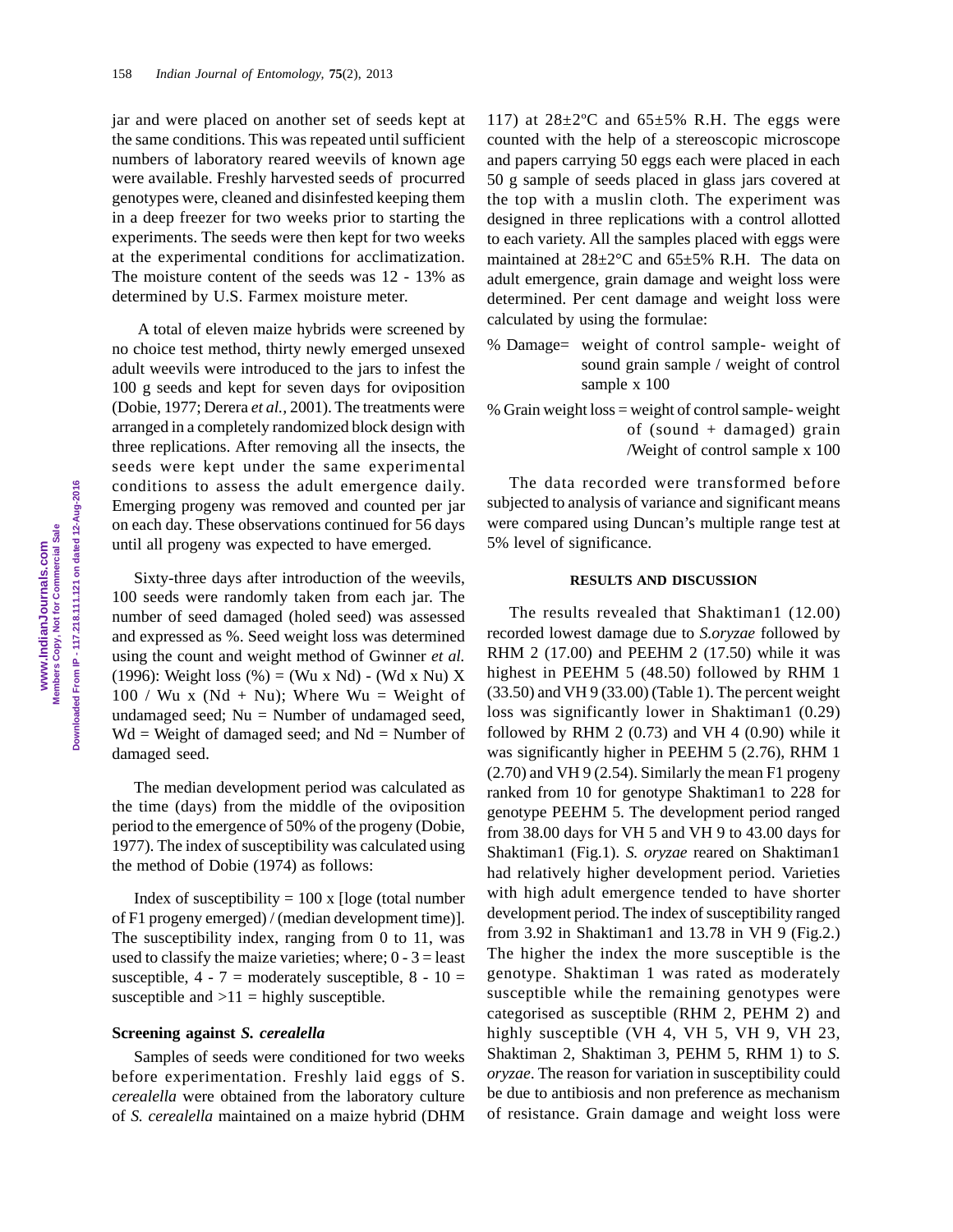| Genotypes          | Adult emergence                  | Seed damage (%)                       | Weight loss $(\%)$                   |
|--------------------|----------------------------------|---------------------------------------|--------------------------------------|
| VH <sub>5</sub>    | $72 \pm 8.67$ $(8.45)^{b}$       | $24.50 \pm 2.60$ (29.71) <sup>c</sup> | $1.52 \pm 0.81(6.28)$ <sup>abc</sup> |
| VH <sub>9</sub>    | $72 \pm 2.89(8.48)^b$            | $33.0 \pm 1.40$ $(35.00)^d$           | $2.54 \pm 0.14$ $(9.16)^c$           |
| VH4                | $50\pm 9.07$ $(6.76)^b$          | $23 \pm 7.43$ $(26.14)^b$             | $0.90 \pm 0.37(5.16)^{ab}$           |
| Shaktiman2         | $85 \pm 6.01(8.98)^{b}$          | $26 \pm 5.93(31.22)^{b}$              | $2.70 \pm 0.78(9.35)^{\circ}$        |
| RHM <sub>2</sub>   | $40 \pm 8.67(6.32)^{b}$          | $17.00 \pm 3.53$ $(23.60)^{b}$        | $0.73 \pm 0.03(4.90)^{ab}$           |
| RHM1               | $41 \pm 5.81(6.48)^{b}$          | $33.5 \pm 1.45(35.25)^d$              | $2.43 \pm 1.10(8.38)^c$              |
| Shaktiman1         | $10\pm 5.78$ $(2.54)^a$          | $12 \pm 2.69(19.98)^a$                | $0.29 \pm 0.16(2.48)^a$              |
| <b>VH23</b>        | $40 \pm 0.57(6.32)^{b}$          | $18.5 \pm 2.60$ $(25.24)^{b}$         | $1.14 \pm 0.52(5.71)^{ab}$           |
| Shaktiman3         | 53 $\pm$ 7.63(7.08) <sup>b</sup> | $18 \pm 7.69(25.74)^{b}$              | $0.85 \pm 0.49(4.26)^a$              |
| PEEHM <sub>5</sub> | $228 \pm 4.74(15.09)^{\circ}$    | $48.5 \pm 0.33(44.04)^e$              | $2.76 \pm 0.73$ $(9.38)^{\circ}$     |
| PEEHM2             | $44 \pm 3.18(6.65)^{b}$          | $17.5 \pm 3.18 (24.42)^{b}$           | $2.0 \pm 0.31(8.08)^c$               |
| <b>CV</b>          | 23.48                            | 19.37                                 | 39.75                                |

## Table 1. Maize genotypes and extent of grain damage, weight loss and adult emergence (*Sitophilus oryzae*)

Each value is mean of three replicates. Figures in parantheses are angular (% seed damage, % weight loss) and square root (F1 progeny emerged**)** transformed values. Means followed by the same letter are not significantly different (P> 0.05).



Fig.1. Maize genotypes and susceptibility index and development period (*Sitophilus oryzae*)

positively related with adult emergence (Figs. 3 and 4). The results observed herein agree with Abebe *et al*. (2009) who studied the resistance of maize varieties to *S. zeamais*. However, adult emergence (0.7511), seed damage (0.7296) and weight loss (0.7994) showed a significant positive relationship with the susceptibility index. Bergvinson (2001) reported that various physical characteristics such as kernel hardness and pericarp traits were identified as mechanisms of kernel resistance against the maize weevil. It might be due to non preference based on lack of feeding stimulus in the resistant kernels (Khattak *et al*., 1988). Ranason *et al*. (1992) reported that resistance in maize grain to the weevil was also contributed by the anti-feedant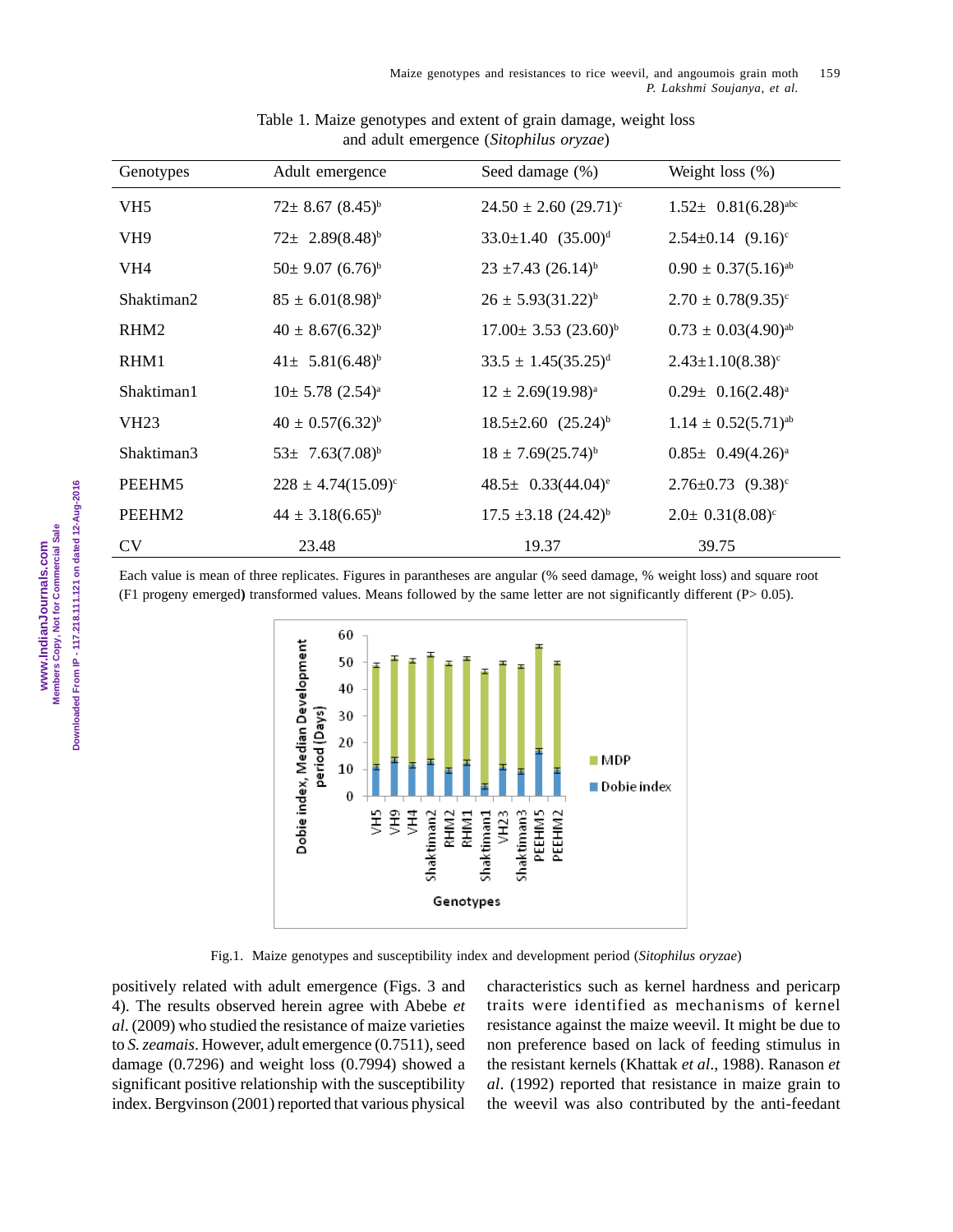effect of phenolic compounds and weight loss of grains was negatively correlated to total phenolics in the grain. In resistant lines undamaged pericarp acted as a barrier against feeding and low levels of antibiosis in endosperm were found which was expressed by prolonged development period resulting in emergence of smaller than average weevils (Schoonhoven *et al*.,1975). High adult emergence caused high weight loss, which is clear indication of susceptibility.

The emergence of angoumois grain moth, seed damage and weight loss are given in Table 2. Minimum adult emergence was in VH 5 (12.50) followed by Shaktiman 2 (15) while the highest was observed in PEEHM 5 (63) followed by VH 9 (58.50) and consequently high seed damage (63.15%, 48.27%) and weight loss (14.27%, 10.13%), respectively. Comparatively low seed damage and weight loss was inflicted in VH 4 (4.28%, 2.74%) and VH 5 (6.70%, 2.86%) genotypes, respectively. However, none of the genotypes showed resistance to *S.cerealella*. The development period ranged from 30 days for VH 23, PEEHM 5 and 38.00 days for VH 4. The index of susceptibility ranged from 3.28 in VH 5 and 10.69 in

RHM 2 (Fig. 2). The susceptibility index of both species was inversely related with development time. Similar to rice weevil damage and weight loss were positively related with adult emergence of *S. cerealella* (Figs. 5 and 6). The present results corroborate with Shafique and Chaudry (2007) who reported the correlation between adult progeny of *Rhizopertha dominica* and *S. cerealella* and weight loss in maize



Fig. 2. Susceptiblity and median development period (*S.cerealella*)

| adult emergence of (Sitotroga cerealella) |                                       |                                        |                                       |  |
|-------------------------------------------|---------------------------------------|----------------------------------------|---------------------------------------|--|
| Genotypes                                 | Adult emergence                       | Seed damage (%)                        | Weight loss $(\%)$                    |  |
| VH <sub>5</sub>                           | $12.50 \pm 1.44(3.59)^{a}$            | $6.70 \pm 0.84(14.94)^{a}$             | $2.86 \pm 0.17(9.72)^{a}$             |  |
| VH <sub>9</sub>                           | $58.50 \pm 0.28$ (7.68) <sup>b</sup>  | 48.27 $\pm$ 3.75 (43.91) $\textdegree$ | $10.13 \pm 1.53(18.45)^{bc}$          |  |
| VH <sub>4</sub>                           | $24.00 \pm 2.31$ (4.93) <sup>ab</sup> | $4.28 \pm 0.03(11.93)^{a}$             | $2.74 \pm 0.10$ (9.52) <sup>a</sup>   |  |
| Shaktiman2                                | $15.00 \pm 2.81$ (3.90) <sup>a</sup>  | $15.46 \pm 2.01$ $(23.06)^a$           | $4.47 \pm 0.05$ $(12.20)^a$           |  |
| RHM <sub>2</sub>                          | $28.50 \pm 0.28$ (5.38) <sup>ab</sup> | $26.47 \pm 1.92(30.93)^{\circ}$        | $4.76 \pm 0.25(12.59)^{ab}$           |  |
| RHM1                                      | $17.50 \pm 0.28$ (4.24) <sup>a</sup>  | $19.50 \pm 1.27(30.47)^{\circ}$        | $4.60 \pm 2.65$ (15.83) <sup>b</sup>  |  |
| Shaktiman1                                | $23.50 \pm 0.28$ (4.89) <sup>ab</sup> | $27.25 \pm 3.55(31.43)^{\circ}$        | $4.93 \pm 0.32$ (12.81) <sup>ab</sup> |  |
| <b>VH23</b>                               | $21.00 \pm 1.73$ $(4.62)^{ab}$        | $27.25 \pm 4.76(31.29)^{\circ}$        | $4.49 \pm 0.45$ (12.20) <sup>a</sup>  |  |
| Shaktiman3                                | $40.50 \pm 3.17(6.39)^{b}$            | $12.24 \pm 7.07(26.48)^{b}$            | $3.90 \pm 2.25$ $(14.46)^{b}$         |  |
| PEEHM5                                    | 63.00 ± 9.65 $(7.75)^{b}$             | $63.15 \pm 1.35(52.63)^{a}$            | $14.27 \pm 1.64$ $(22.12)^{\circ}$    |  |
| PEEHM2                                    | $25.00 \pm 2.31$ $(5.03)^{ab}$        | $38.35 \pm 0.35$ $(38.26)^d$           | $12.48 \pm 0.17$ (20.68) <sup>c</sup> |  |
| CV                                        | 14.04                                 | 18.27                                  | 11.42                                 |  |

Table 2. Maize genotypes and extent of grain damage, weight loss and adult emergence of (*Sitotroga cerealella*)

Each value is mean of three replicates. Figures in parantheses are angular (% seed damage, % weight loss) and square root (F1 progeny emerged) transformed values. Means followed by the same letter are not significantly different (P> 0.05).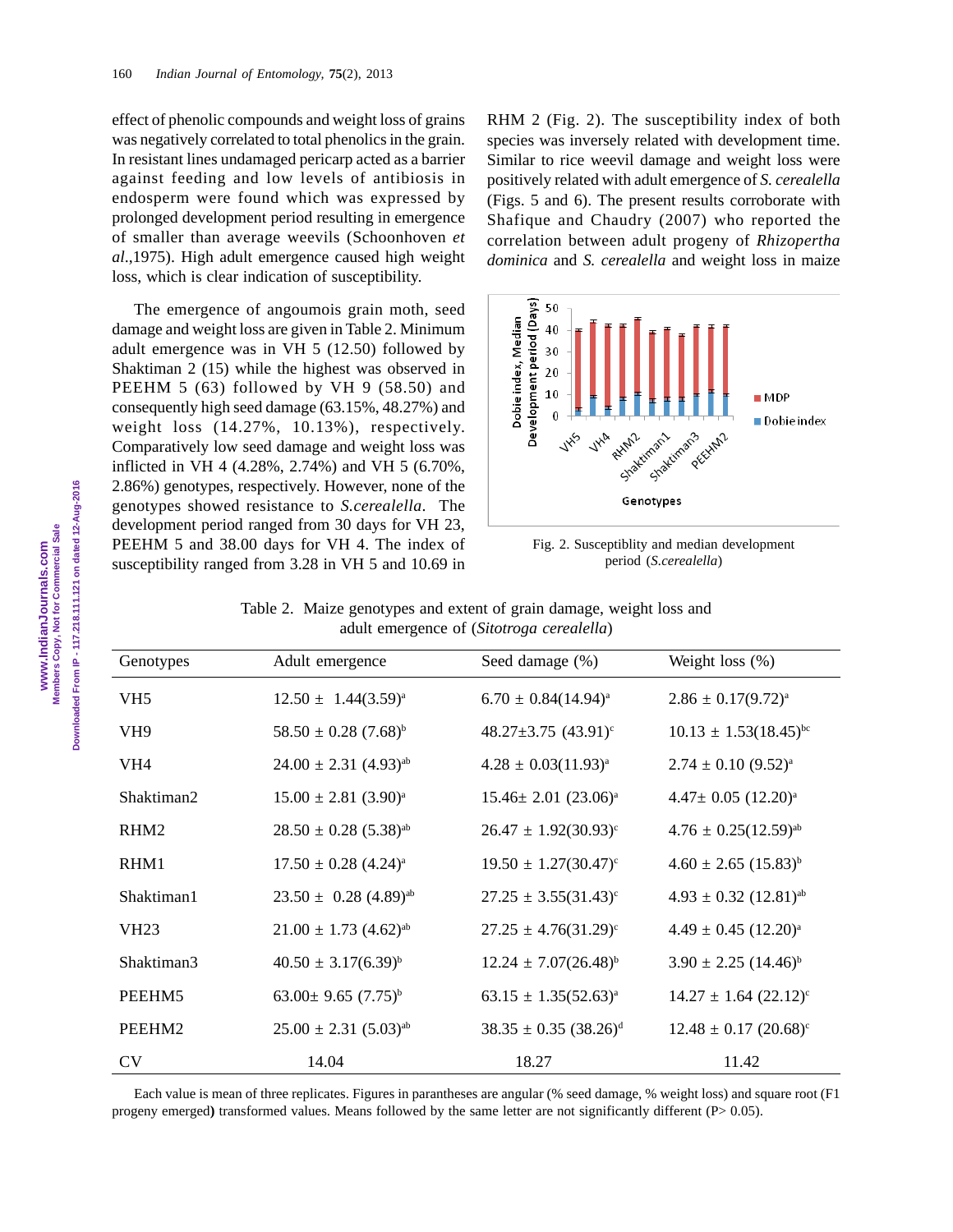Maize genotypes and resistances to rice weevil, and angoumois grain moth 161 *P. Lakshmi Soujanya, et al.*









Fig. 5. Correlation between seed damage and F1 progeny *(S. cerealella)*

genotypes was significantly positive. The genotypes VH 4 and VH 5 were rated as moderately susceptible while the remaining as highly susceptible. The correlation between susceptibility index and adult emergence of *S. cerealella* (0.6743), seed damage (0.7403) and weight loss (0.6726) were positive and significant. Considerable variation was found among



Fig. 6. Correlation between per cent weight loss and F1 (*S. cerealella*)

the maize genotypes with respect to adult emergence, seed damage, grain weight loss and susceptibility index which indicate the inherent ability of a particular genotype to resist the infestation. The least susceptible or moderately susceptible genotypes can be utilized as an ecofriendly way to reduce damage by insect pests under traditional storage conditions.

### **ACKNOWLEDGEMENTS**

The researchers are thankful to maize breeders, Directorate of Maize Research and its AICRIP centres for supplying the material to carry out the research work.

#### **REFERENCES**

- Abebe, F., Tefera, T., Mugo, S., Beyene, Y. and Vidal, S. 2009 Resistance of maize varieties to the maize weevil *Sitophilus zeamais* (Motsch.) (Coleoptera: Curculionidae). *African Journal of Biotechnology,* **8** (21): 5937-5943
- Anonymous 2012. Annual Report 2011-12 Directorate of Maize Research, ICAR, Pusa Campus, New Delhi
- Bergvinson, D.J. 2001. Storage pest resistance in maize. p. 32–39. In Maize program. Maize research highlights 1999–2000. CIMMYT, Mexico D.F., Mexico.
- Derera, J., Pixley, K. V. and Giga, P. D. 2001 Resistance of maize to the maize weevil antibiosis. *African Crop Science Journal,* **9**: 431-440
- Dobie, P. 1974. The laboratory assessment of the inherent susceptibility of maize varieties to post harvest infestation by *Sitophilus zeamais* Motsch.(Coleoptera: Curculionidea) infesting field corn. *Journal of Entomological Science,* **21**: 367-375.
- Dobie, P. 1977. The contribution of the tropical stored products center to the study of insect resistance in stored maize. *Tropical Stored Products* Information **34**: 7-22.
- Giga, D. P., Mutumeerwa, S., Moya, G. and Neeley, D. 1991. Assessment and control of losses caused by insect pests in small farmers stores in Zimbabwe. *Crop Protection,* **10**: 287- 292

Downloaded From IP - 117.218.111.121 on dated 12-Aug-2016 **Downloaded From IP - 117.218.111.121 on dated 12-Aug-2016** Members Copy, Not for Commercial Sale  **Members Copy, Not for Commercial Sale www.IndianJournals.com**  www.IndianJournals.com